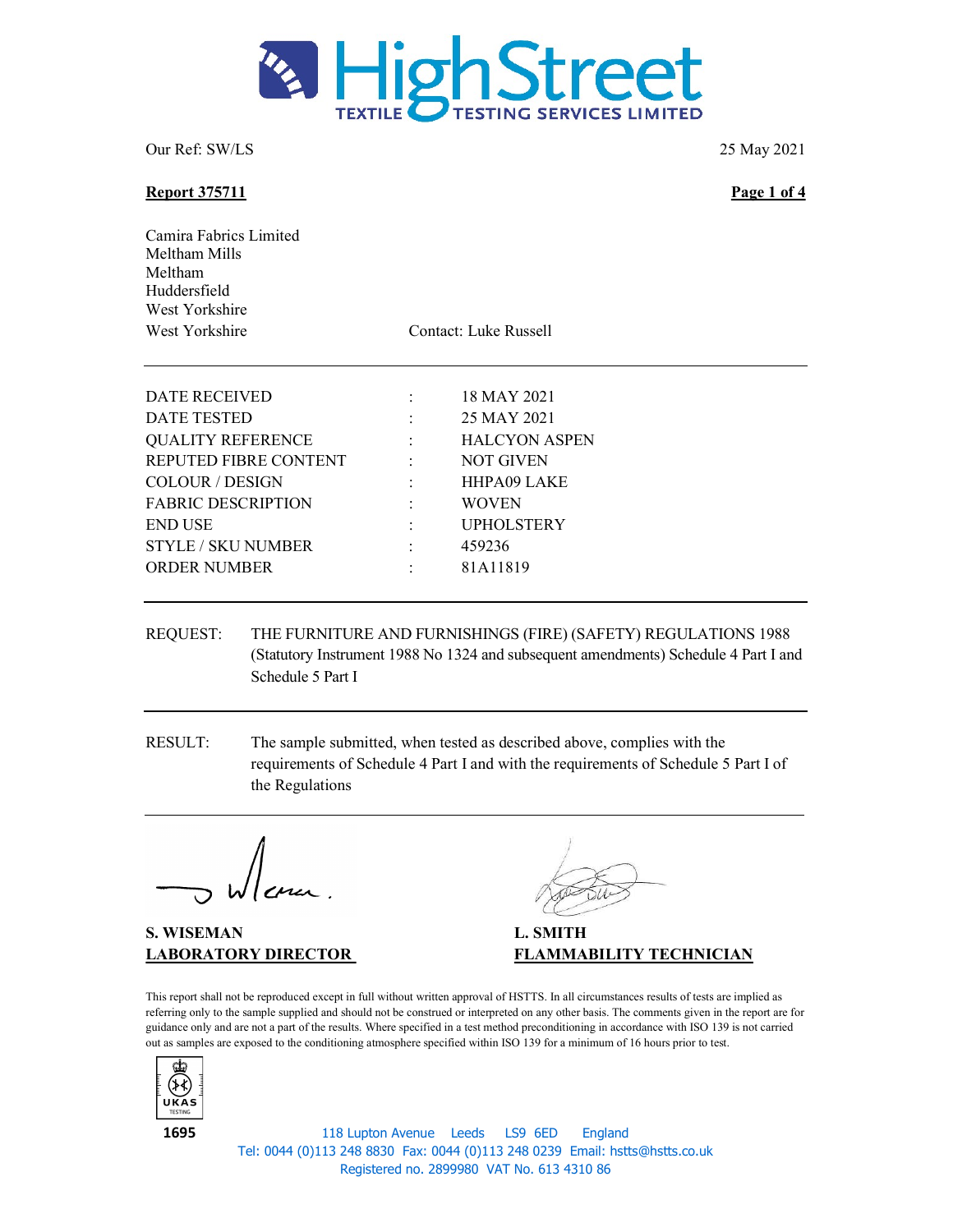

Report 375711 Page 2 of 4

# THE FURNITURE AND FURNISHINGS (FIRE) (SAFETY) REGULATIONS 1988 (Statutory Instrument 1988 No 1324 and subsequent amendments) Schedule 4 Part I and Schedule 5 Part I

The Regulations specify two methods of test for examining the ignitability properties of fabrics for use in domestic furniture as defined within the Regulations, both based on "Ignitability by smoker's materials of upholstered composites for seating" (BS 5852: Part 1:1979). These tests are (a) the 'cigarette' test as modified by Schedule 4 Part I of the Regulations and (b) the 'match' test as modified by Schedule 5 Part I of the Regulations.

## Procedure

Specimens of 'Halcyon Aspen' were tested after the water soaking procedure described in BS 5651:1978 Clause 4. The specimens were mounted over fillings of non-flame-retardant polyurethane foam with a density of approximately 20-22  $\text{kg/m}^3$ .

The cigarette test is an indicative test only as it is intended that the test is performed on the actual upholstery composite, details of which are not always known to the cover fabric supplier.

Tests were made in accordance with BS 5852: Part 1: 1979 after being conditioned for 72 h in indoor ambient conditions and then 24 h at the following conditions: Temperature (20  $\pm$  5) °C and relative humidity  $(50 \pm 20)$ %.

## **Requirements**

| Ignition Source 0 | No flaming; No progressive smouldering one hour after the placement of the |
|-------------------|----------------------------------------------------------------------------|
| (cigarette test)  | cigarette.                                                                 |
| Ignition Source 1 | All flaming and progressive smouldering to cease within 120 sec of removal |
| ('match' test)    | of the ignition source.                                                    |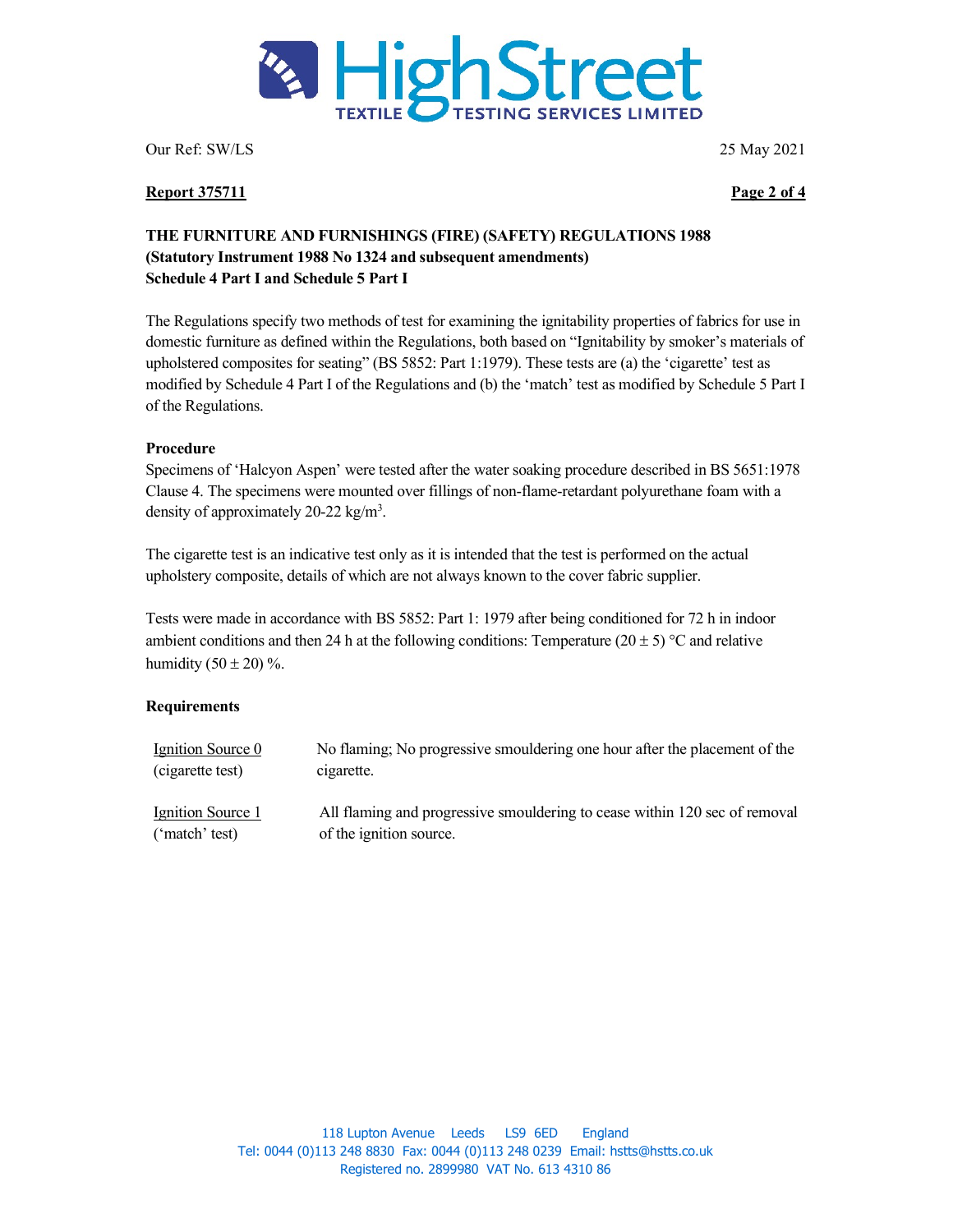

### Report 375711 Page 3 of 4

### **Results**

The following test results relate only to the ignitability of the combination of materials under the particular conditions of test; they are not intended as a means of assessing the full potential fire hazard of the materials in use.

They also only relate to the materials tested. They do not guarantee to represent the performance of production materials.

| <b>Ignition Source</b> | Observations                                                                                                           |        |        | Result |
|------------------------|------------------------------------------------------------------------------------------------------------------------|--------|--------|--------|
| $\theta$               | No flaming or progressive smouldering was<br>observed within 60 minutes of the placement of<br>the cigarettes.         |        |        | Pass   |
| 1                      | Flaming ceased within 120 seconds of the removal<br>of the burner tube and no progressive smouldering<br>was observed. |        | Pass   |        |
|                        | Duration of flaming, secs                                                                                              | Test 1 | Test 2 |        |

### Decision rules

The decision rule applicable to statements of conformity relating to the test(s) carried out is simple acceptance based on the measured test results not falling within a range either side of a specified limit that is equal to the uncertainty of measurement for the parameter measured (based on 95% confidence levels). In all other regards, the decision rule is based on simple acceptance predicated upon the conditions of testing falling within the criteria for test set out in the test method with a conformance probability of 95%. The risk of false accept or false reject is therefore not greater than 2.5%.

| Uncertainty of measurement: | Timings    | $\pm 0.4$ s  |  |
|-----------------------------|------------|--------------|--|
|                             | Dimensions | $\pm 0.5$ mm |  |